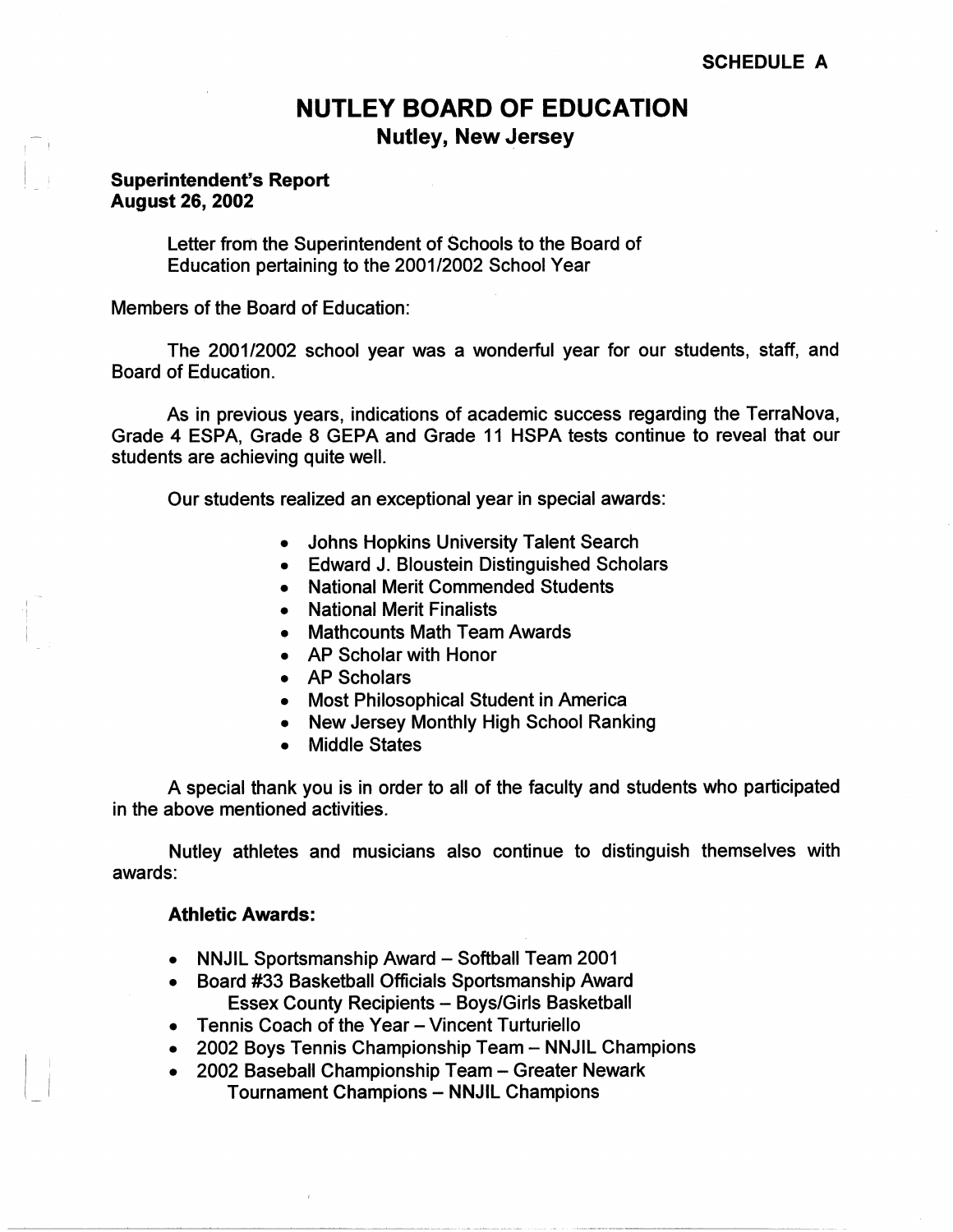-2-

#### **Music Awards:**

## **Nutley High School**

Larissa Lovejoy - Third highest score in Soprano Section New Jersey All State Chorus

### **Music Festival - Aurora, Ohio**

- Concert Choir First Place
- Choralettes First Place
- Octets First Place
- Orchestra First Place
- Jazz Band First Place
- Concert Band Second Place

Holly Gilbert - Outstanding Vocal Soloist Award

Jeff Klatsky **- Outstanding Piano Accompanist Award** 

Justin Hernandez - Outstanding Jazz Soloist Award

#### **Franklin Middle School**

- Concert Band First Place Great Adventure Music Festival
- Concert Choir First Place Great Adventure Music Festival
- Madrigal Singers First Place Great Adventure Music Festival

**Carnegie Hall** - High School Choralettes and Middle School Concert Choir performed at Carnegie Hall in November

> - High School and Middle School Concert Choirs performed again in March

Additional positive information pertaining to students proceeding to higher education and the scholarships they received, continues to be revealing and is reflected in the following pages. Please note that 92.5 percent of students will be going on to higher education and that they have been offered a total of \$2,623,808 in scholarship awards. Our graduates continue to attend a diverse array of quality academic institutions throughout the nation.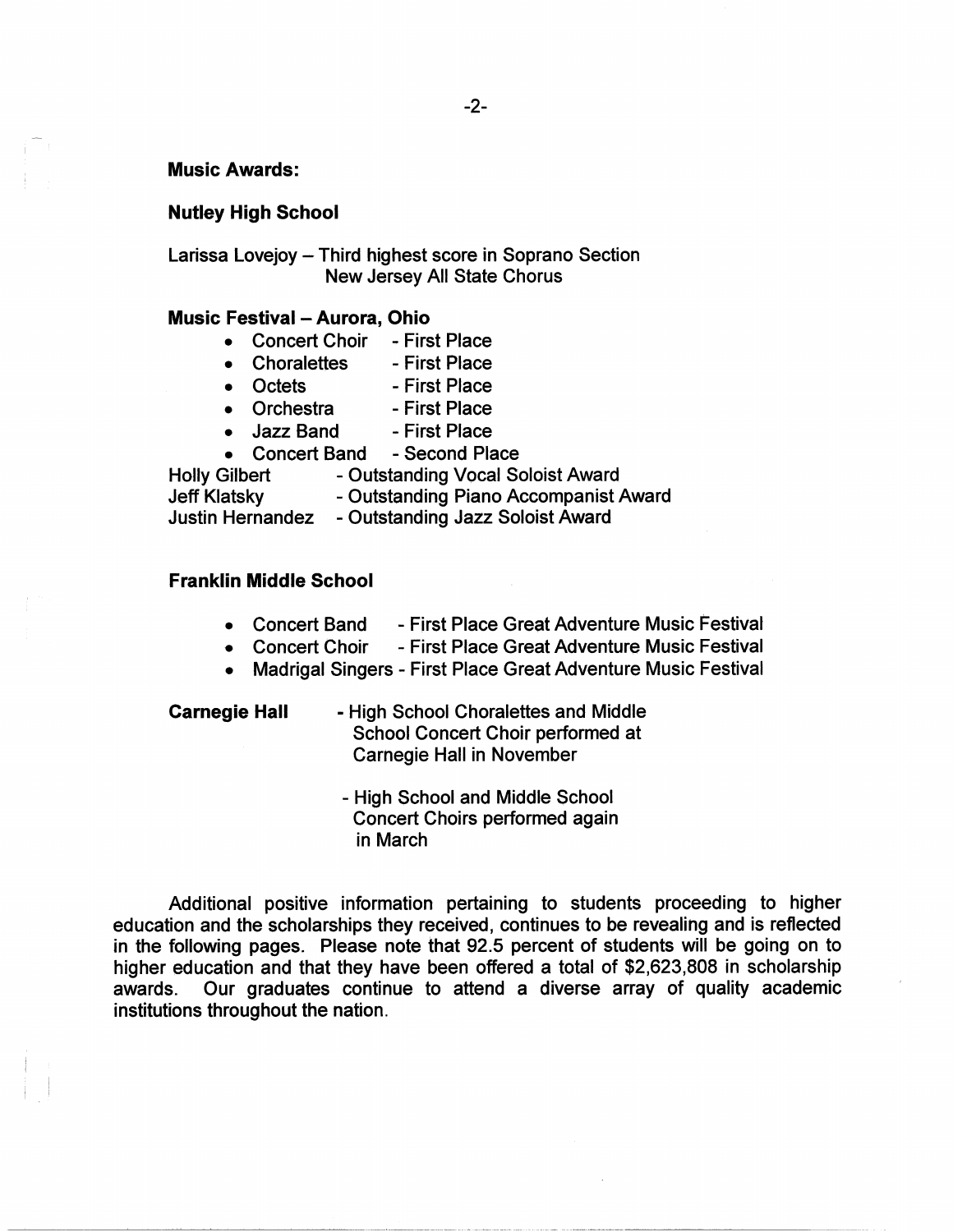Curriculum development occurred in the following areas:

- K-6 Gifted and Talented Program Review
- K-8 Guidance Program Review

 $\sqrt{2}$ 

- 1-8 Compositional Writing NLAT Review
- 9-12 Advanced Placement Courses Review
- 4-6 Health Education Curriculum Review
- 1-8 Language Arts/Mathematics Basic Skills Curriculum Review
- Grade 7 Mathematics Algebra 1 Exploratory Committee
- 9-12 Mathematics Basic Skills Curriculum Review
- Kindergarten Report Card Review
- Primary Report Card Review

The following initiatives continue to be implemented:

- Montclair State University The New Jersey Network for Educational Renewal
- Seton Hall Project Acceleration
- Cisco Networking Academy Program-Levels 1 & 11
- C.A.S.T. Communications Arts & Science Training-Levels 1, 11 &111
- World Languages (Elementary Schools/Seventh Grade)
- Character Education
- Music Programs Madrigals/Jazz Ensemble
- Five Year Facilities Plan/Bond Referendum
- NJ State Mentoring Program
- AP Latin V
- Transition Program/Clara Maass
- Staff Professional Development

As we begin the 2002/2003 academic year, our school community can be certain that our excellent staff will continue its commitment to the development of our students.

Kathleen C. Serafino, Ph.D.